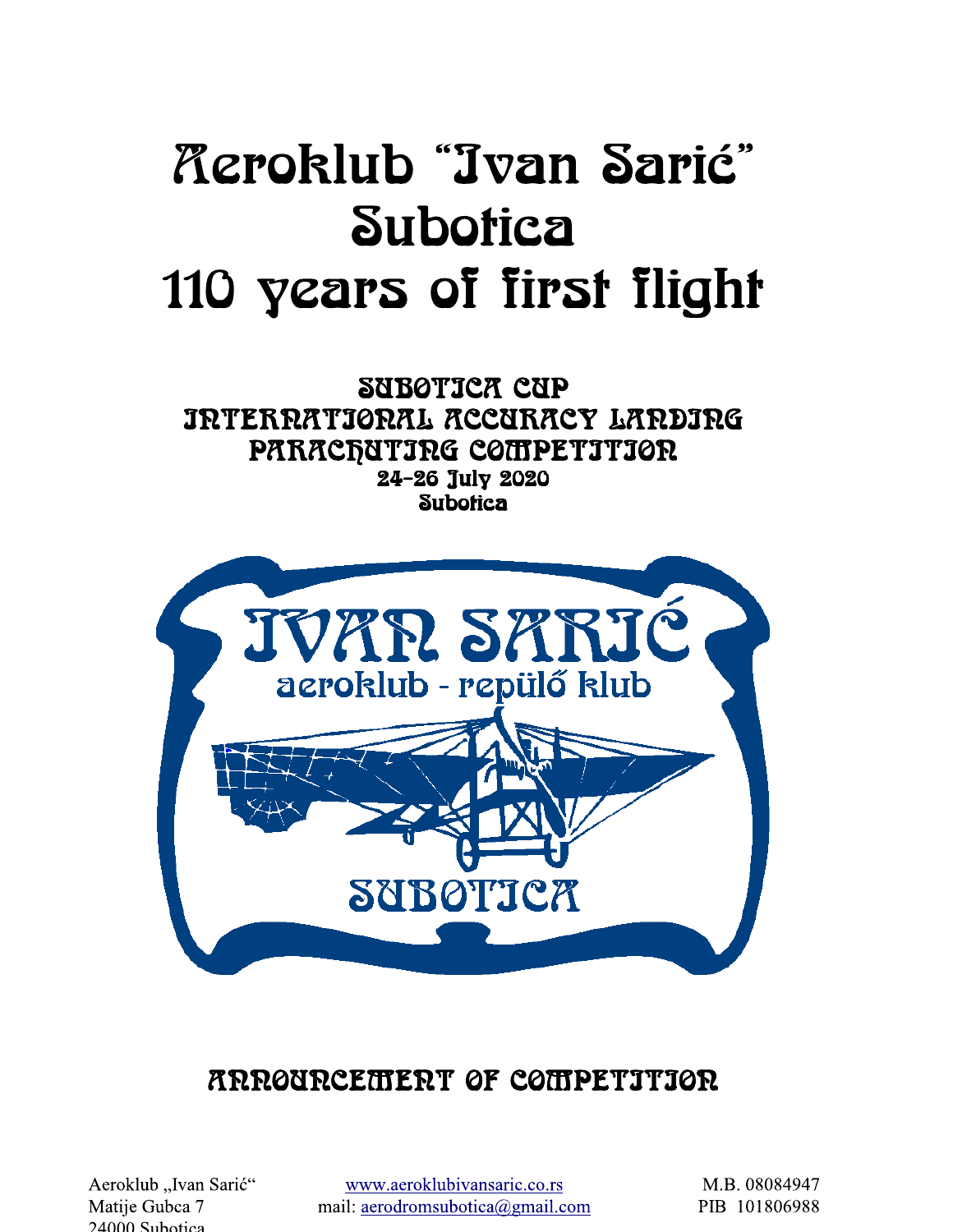#### 1/ Organisers

• Aeroclub "Ivan Sarić", Subotica, Serbia

#### 2/ The aim of competition is

- to provide an opportunity for competition for members of Serbian and other European parachuting clubs;
- to maintain and develop international relationships;
- to increase the popularity of Subotica city and Vojvodina county;
- to facilitate relationship between parachuting clubs;

#### **3/ Patrons of the competition**

• Patrons: Aeroclub "Ivan Sarić", Subotica, Serbia

#### 4/ Venue, date and staff of the event

| Location:               |
|-------------------------|
| Coordinate:             |
| Date:                   |
| Director of the event:  |
| <b>Chief organiser:</b> |
| Chief judge:            |

Subotica Airport. Srbija, Subotica, Čantavirski put bb 4615 02,87N 02005 20,62E 24 - 26 July 2020 **Momir Gabrić** Bojan Burger Ana Segedinski (SRB) FAI/CISM judge

#### 5/ Closing date for entries

Closing date for entry: 20. July. 2020

#### 6/ Entry fee

Entry fee:  $105 \in \sqrt{\text{person}}$ . The entry fee is free of VAT. The entry fee includes:

- the price of parachuting rounds;
- the cost of organization.  $\bullet$

**Reimbursement:** For cancelled rounds, the organiser reimburses  $10 \times$ jump.

Bank account of the organiser: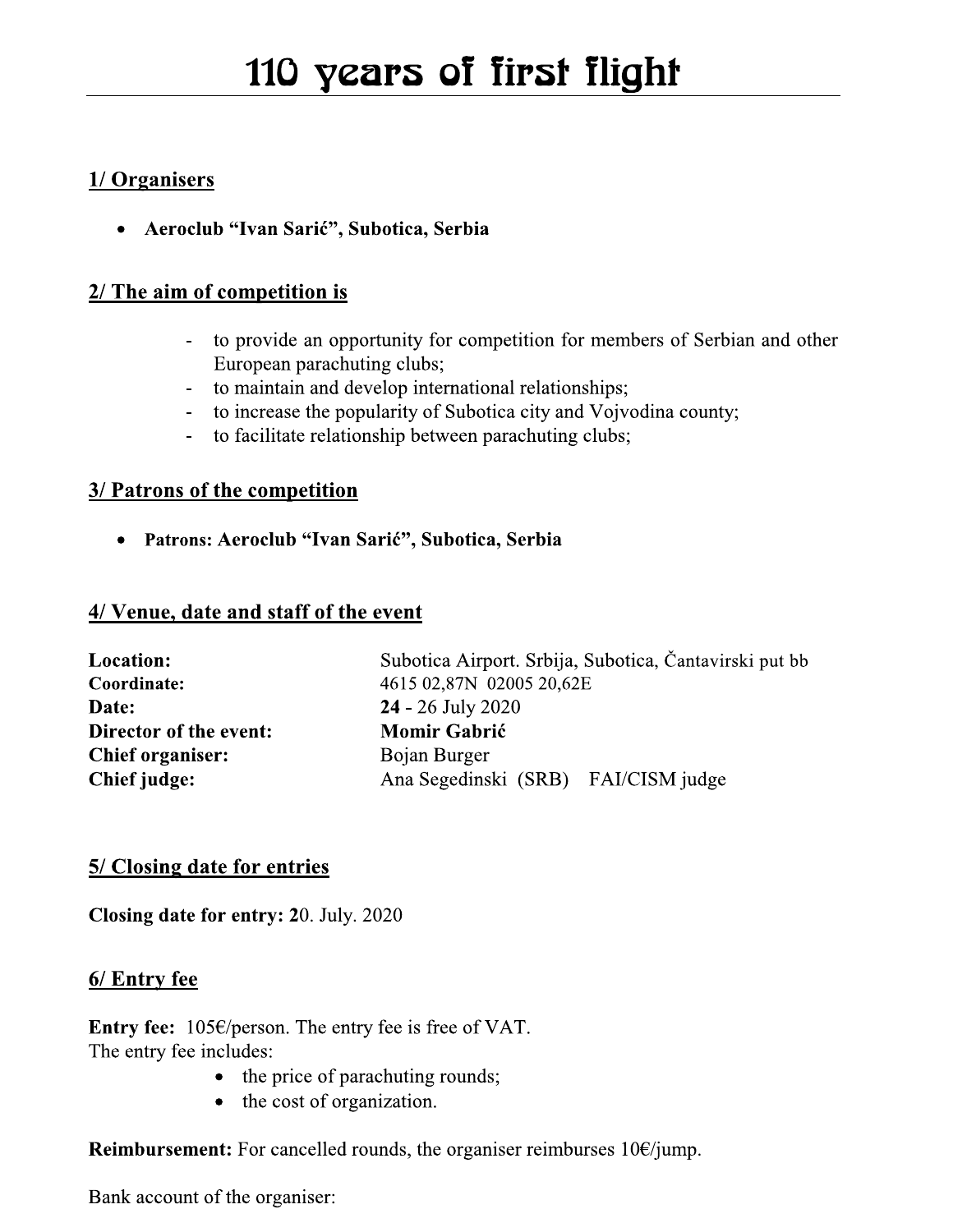For RSD 325-9500600002125-77(RSD) For EUR 56A intermediary: Deutsche Bank ag, franfurt am Main swift code: DEUTDEFF, 57A Account with institution: Vojvođanska banka a.d. swift code: OTPVRS22 59Beneficiary Customer: /RS35325960170005682144,

for the purpose of paying the registration fee for the competition for (competitor's name and surname).

Also, competitors from abroad can make payments to the AKIS office upon arrival.

#### 7/ Entries should be made at

Entry form will be processed through GOOGLE FORMS, available through website *aeroklubivansaric.rs* and Facebook page Aero klub Ivan Saric

#### 8/ Conditions of entry

- The organisers accept the entries of the first 15 teams;
- Teams consist of 4 (four) competitors;
- Teams can be mixed (male-female) and team members may be members of different clubs;
- Entries can be made on the entry form attached to this announcement;

#### 9/ Rules of competition

- The competition will be held in accordance with the rules of FAI;
- The event is an accuracy landing competition;
- The competition rounds will be team accuracy landing jumps, and the individual ranking will be determined based on the individual results of the team rounds;
- Number of jumps: max.  $8$ , min.  $4$ ;
- In case of ties the FAI rules will be applied;
- The exit altitude is between  $900-1100$  m;
- $\bullet$  Aircraft: C-182;
- Pilots: Dudaš Arpad

#### 10/ Prizes

- Team accuracy I-III.;
- Individual accuracy I-III.;
- The best foreign competitor;
- The best female competitor;
- The best competitor from Subotica;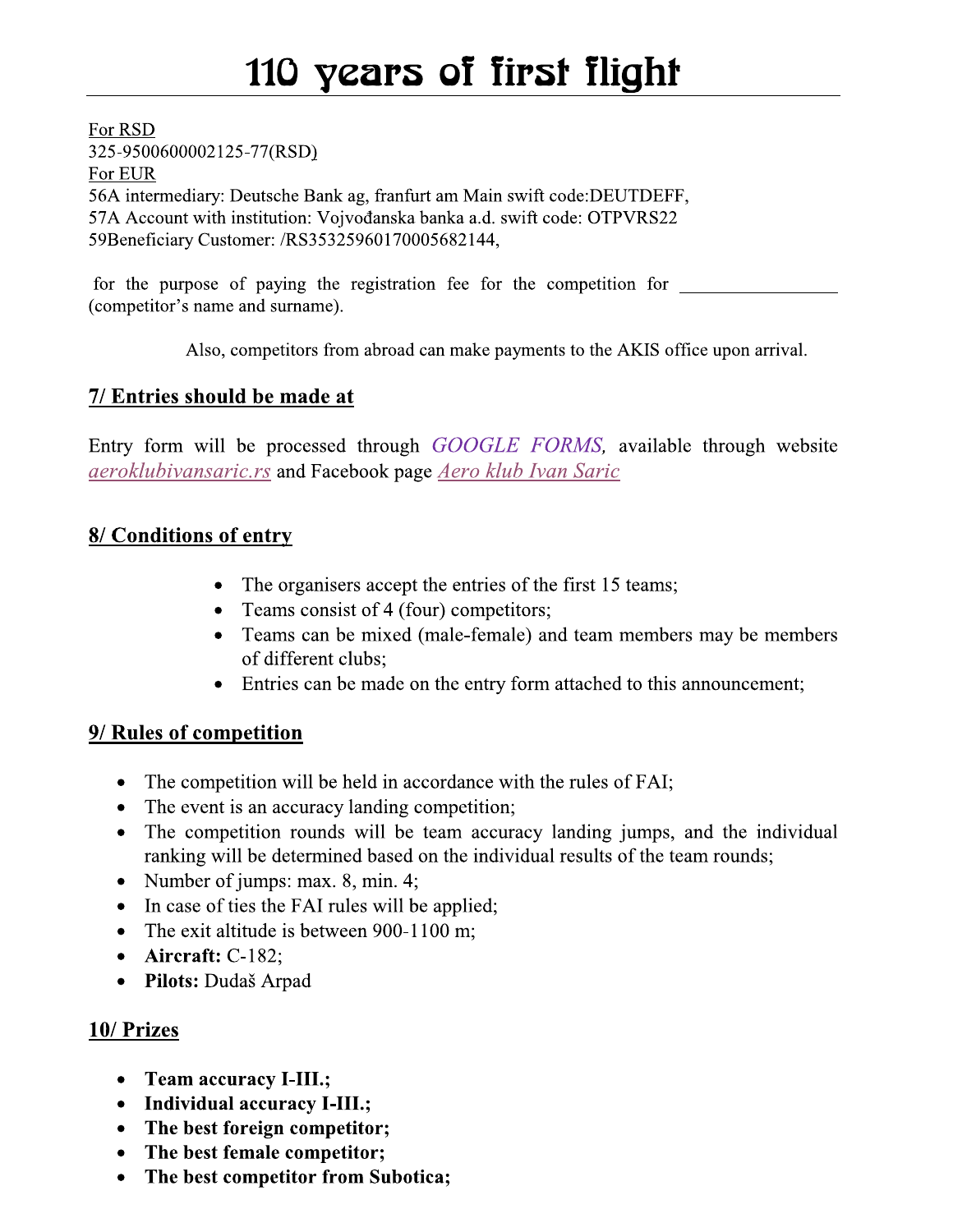#### 11/ Programme

#### 24 July 2020 (Friday)

| $08:00 - 10:00$ | registration,, training jumps (10 Euro/jump); |
|-----------------|-----------------------------------------------|
| <b>11:00</b>    | opening ceremony;                             |
| $11:00 - 18:00$ | competition rounds;                           |

#### 25 July 2020 (Saturday)

| $07:00 - 18:00$ | competition rounds; |
|-----------------|---------------------|
| <b>19:30</b>    | dinner;             |

#### 26 July 2020 (Sunday)

| $07:00 - 12:00$ | competition rounds;                        |
|-----------------|--------------------------------------------|
| <b>13:00</b>    | announcement of results, closing ceremony. |

#### 12/ General information

#### 12/a Documents

#### At registration the competitors are expected to present the following documents:

- Parachutist logbook;
- FAI licence (Parachuting licence);
- Sport licence;
- Medical certificate;
- Insurance;
- Documents of the equipment.  $\bullet$

The licences, certificates and other documents will be checked by the organizers.

Please note, that every document should be valid until the closing date of the competition. In any question regarding the competition and not specified in this announcement, the FAI code will be followed.

The chief instructor of every parachuting club concerned is to declare that the competitors possess the skills necessary to participate in an accuracy landing competition.

#### 12/b Accommodation

- 8 Euro/night/person. (rooms at the airport only 20 bads)
- 12 Euro/night/person in private gesthose at the turistic complex Palic
- Camping site in the courtyard of the airfield (with shower and WC) 5 Euro/night/person.

#### Please indicate on the entry form if you need accommodation!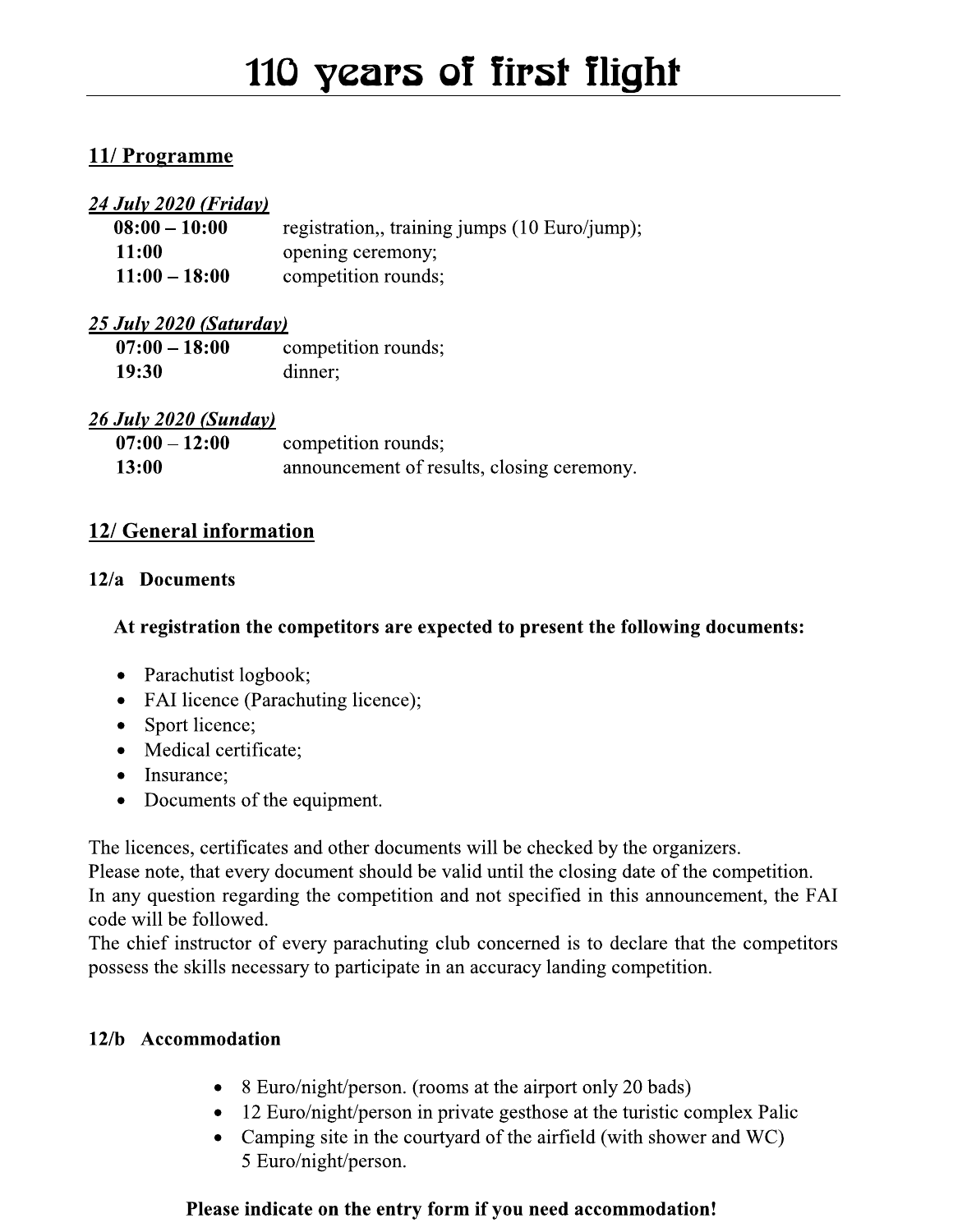### 13/ Protest

Protests have to be submitted to the chief judge in writing, no later than 30 minutes after the publication of the results of the jump in question, with reference to the relevant points of FAI Sporting Code.

#### Protest fee: 20 Euro

The organisers reserve the right to change the programme.

For further information call: Momir Gabrić +381 66 414 792

Done at, Subotica 31. March 2020.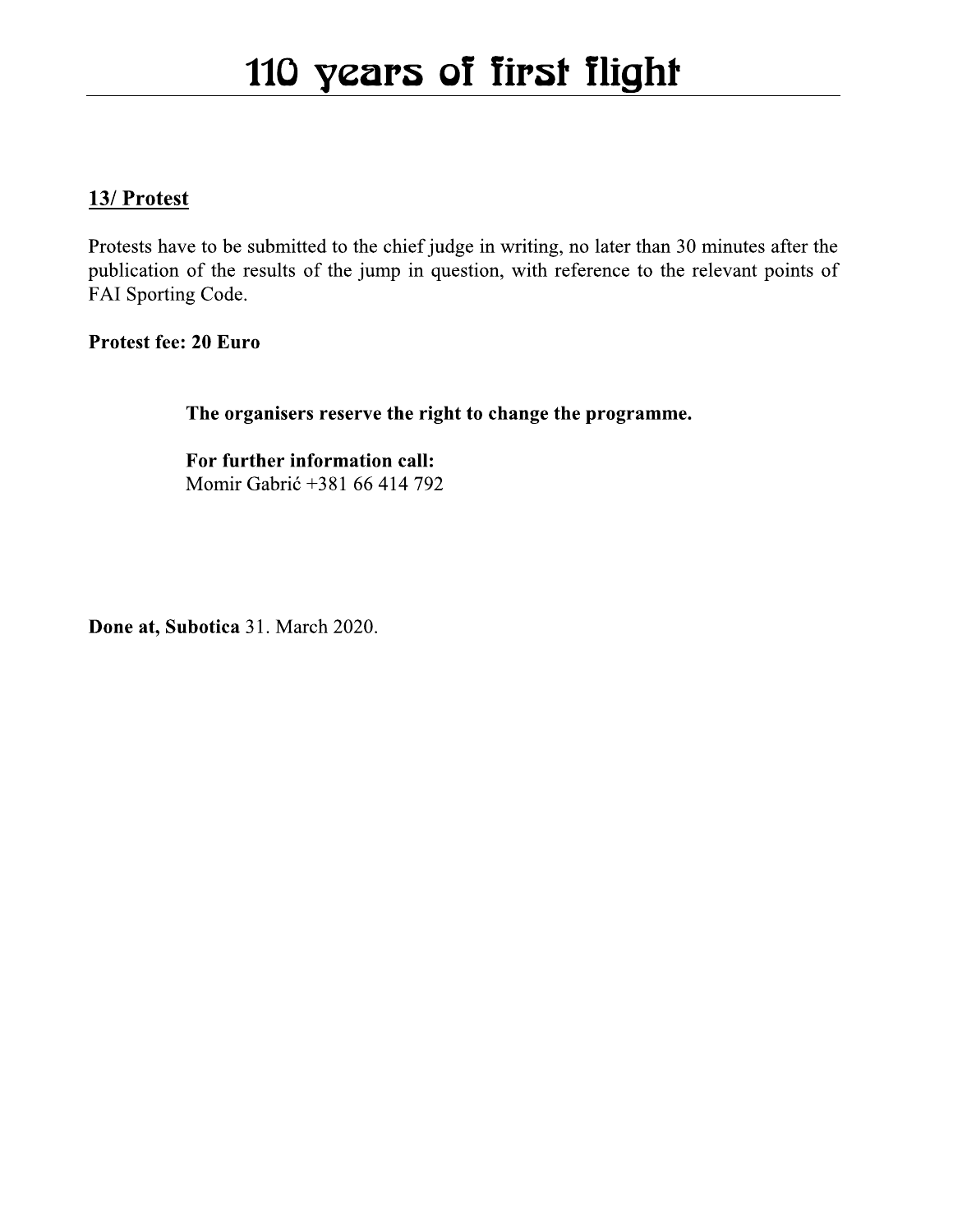# 110 years of first flight



**Location:** Coordinate: Aerodrom Subotica, Subotica, Srbija, Čantavirski put bb 46°01′22.22′′N 019°42'22,61''E

Approach

The airport is located on the sauthern side of the city, 6km far from the exit to Čantavir road. You have to leave E75 highway at exit Subotica jug, turning toward Subotica, folow the roud to Čantavir, you will reach the area of the airport 6km far from the exit of the city on the left side.